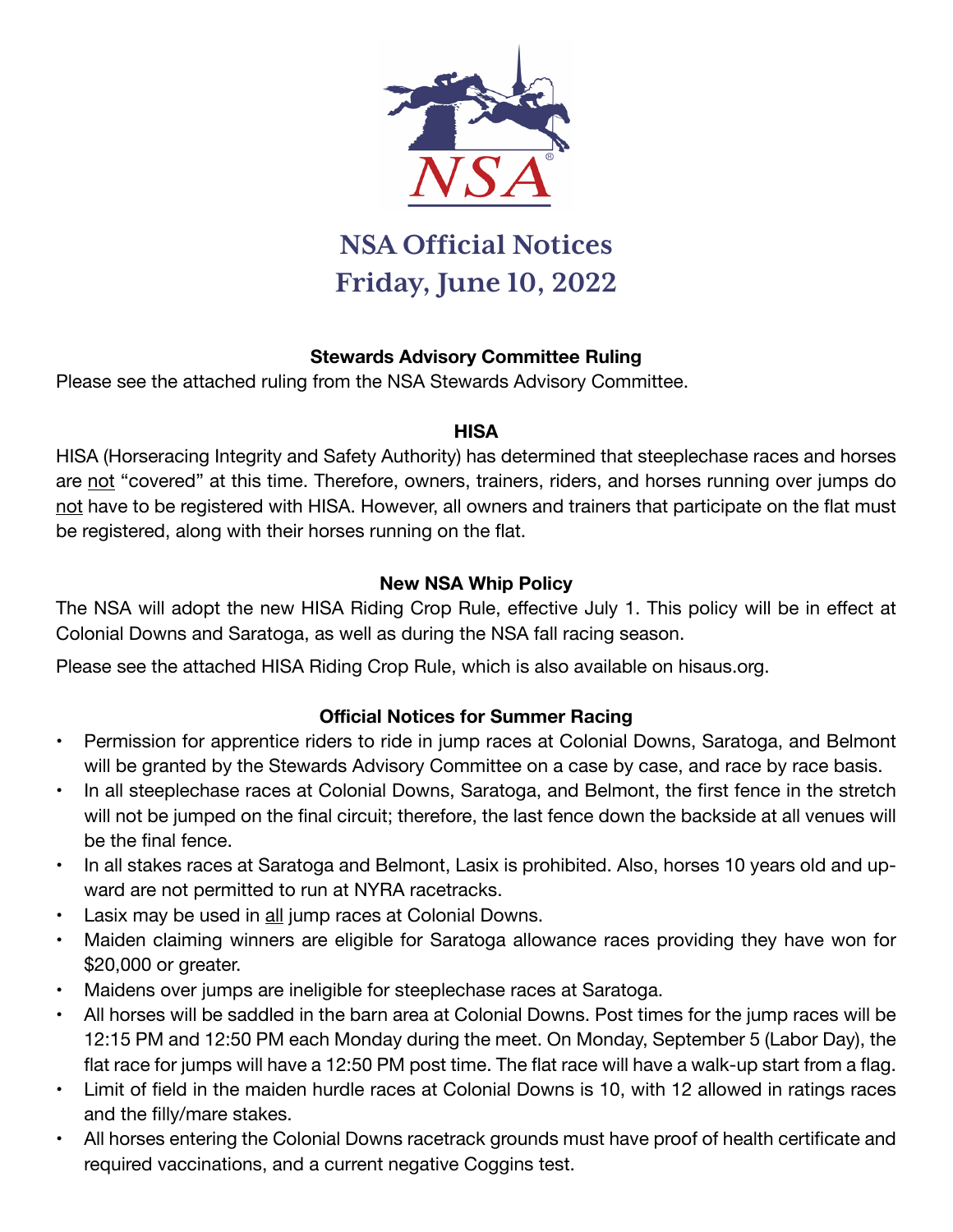#### **NSA Stewards Advisory Committee Order**

On Wednesday, June 1, 2022 the NSA Stewards Advisory Committee conducted a hearing for jockey Gerard Galligan regarding the second race at the Radnor Hunt Races run on Saturday, May 21, 2022. The hearing was conducted via ZOOM. Mr. Galligan was present and represented by counsel.

In this race, it was reported by the Clerk of Scales to the Stewards that Mr. Galligan weighed-in at one (1) pound under the weight assignment for BREVARD PLACE in violation of NSA Rule 7.8.D.1. The Stewards reviewed this issue at the end of the day and decided to refer the case to the Stewards Advisory Committee for a resolution or adjudication per NSA Rule 8.2.A.

After considering all of the testimony and arguments presented and reviewing the Official Scale Sheet, the Stewards Advisory Committee has determined the following:

- 1. In the second race at the Radnor Hunt races on Saturday, May 21, 2022, jockey Gerard Galligan weighed out at 152 lbs and weighed in at 151 lbs in violation of NSA Rule 7.8.D.1.
- 2. Mr. Galligan was sanctioned for an identical violation on November 1, 2021 for his improper weight in the sixth race at Shawan Downs on September 25, 2021.
- 3. The prior sanction, together with Mr. Galligan's prior disciplinary record with the NSA, constitute aggravating circumstances when considering his penalty.
- 4. Mr. Galligan's violation of the rule did not affect the outcome of the race.

Accordingly, by order of the Stewards Advisory Committee, jockey Gerard Galligan is hereby fined \$1,000 and suspended from Monday, July 11 through Wednesday, July 27, 2022. BREVARD PLACE is not disqualified and there is no change to the order of finish.

Stewards Advisory Committee Jack Sanford, Chairman Dwight Hall Duncan Patterson Tad Zimmerman

June 10, 2022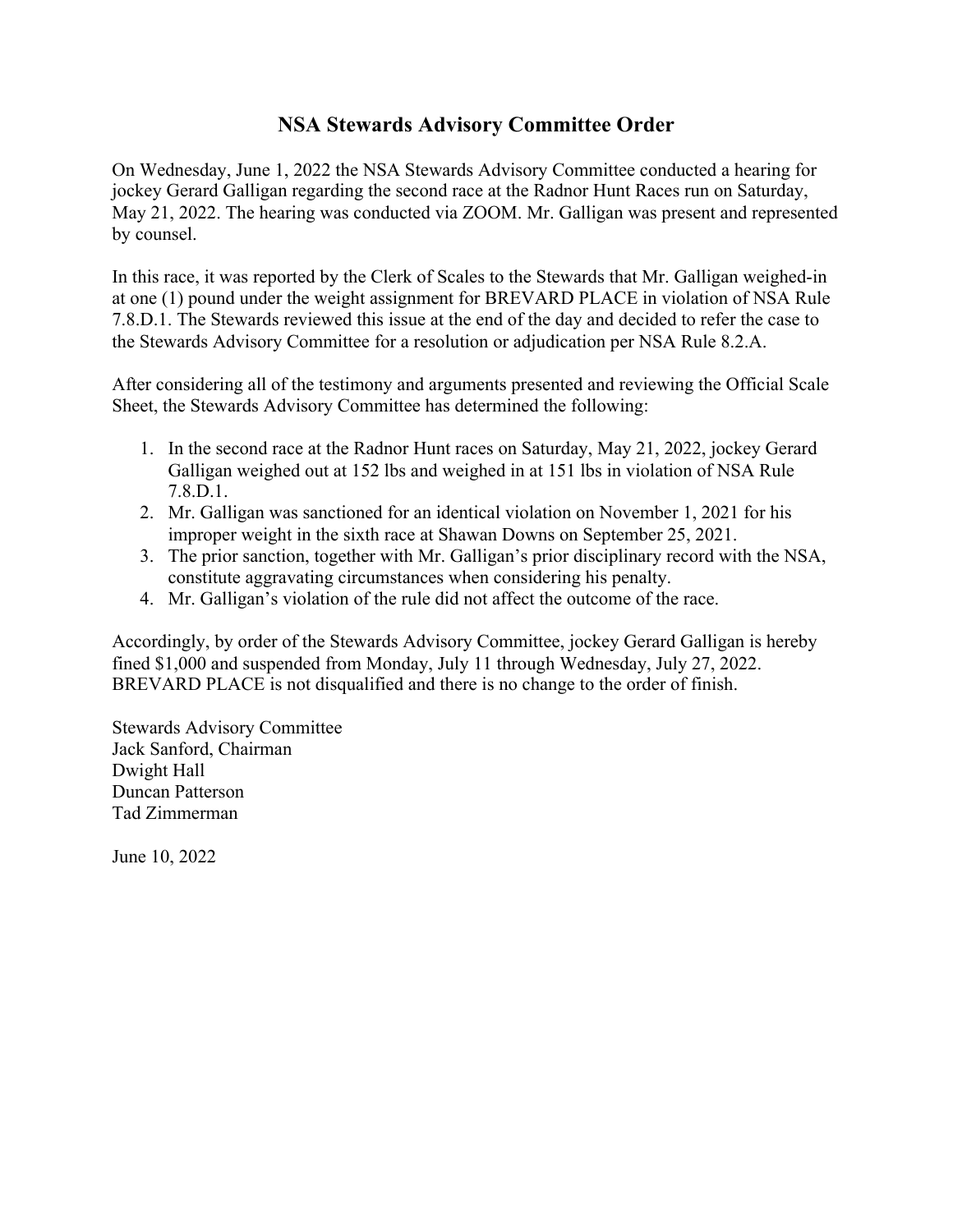# **Riding Crop Rule**



### **Crop Use**

**A jockey or exercise rider can only use a riding crop during a race or workout:** 

- $\checkmark$  To maintain the horse's focus & concentration for the safety of both horse and rider
- $\checkmark$  For encouragement to achieve optimal performance

#### **The crop can be:**

- $\checkmark$  On the horse's hindquarters no more than 6 times and in increments of no more than 2 strikes before allowing horse to respond for at least 2 strides
- $\checkmark$  To tap the horse's shoulder while both hands are holding the reins & touching neck
- $\checkmark$  To show or wave to the horse without making contact
- $\checkmark$  To preserve your & your horse's safety

#### **The crop cannot be used:**

- $\checkmark$  If your wrist is raised above your helmet
- $\checkmark$  Anywhere except the horse's shoulders or hindquarters
- $\checkmark$  In a manner that injures the horse or leaves physical marks
- $\checkmark$  Persistently without response from the horse
- $\checkmark$  After the horse has attained its maximum placing in the race
- $\checkmark$  During the post parade or after the finish of the race unless you are avoiding a dangerous situation
- $\checkmark$  On two-year-old horses in races before April 1 each year unless you are avoiding a dangerous situation
- $\checkmark$  To strike another person or horse

official racing program & announced via the public address system *When a jockey is riding without a crop, that fact shall be declared to the racing office upon entry, included in the* 

### **Violations & Penalties**

Disciplinary actions for violating the crop rule include fines, suspensions & disqualification from purse winnings

**official racing program & announced via the racetrack's public address system**

| <b>Classification</b> | <b>Violation</b>                       | <b>Penalty</b>                                                                                                                                                                       |
|-----------------------|----------------------------------------|--------------------------------------------------------------------------------------------------------------------------------------------------------------------------------------|
| 3                     | 1-3 strikes over 6-strike limit        | Fine: \$250 or 10% of jockey's portion of purse,<br>whichever is greater<br>Jockey suspension: 1+ days<br>3 Points (expire after 6 months)                                           |
| $\mathbf{2}$          | 4-9 strikes over 6-strike limit        | Fine: \$500 or 20% of jockey's portion of purse,<br>whichever is greater<br>Horse disqualified from purse earnings<br>Jockey suspension: 3+ days<br>5 Points (expire after 9 months) |
| 1                     | 10 or more strikes over 6-strike limit | Fine: \$750 or 30% of jockey's portion of purse,<br>whichever is greater<br>Horse disqualified from purse earnings<br>Jockey suspension: 5+ days<br>10 Points (expire after 1 year)  |
| <b>Multiple</b>       | 11-15 points                           | 7-day jockey suspension                                                                                                                                                              |
| <b>Multiple</b>       | 16-20 points                           | 15-day jockey suspension                                                                                                                                                             |
| <b>Multiple</b>       | $20+$ points                           | 30-day jockey suspension<br>٠                                                                                                                                                        |